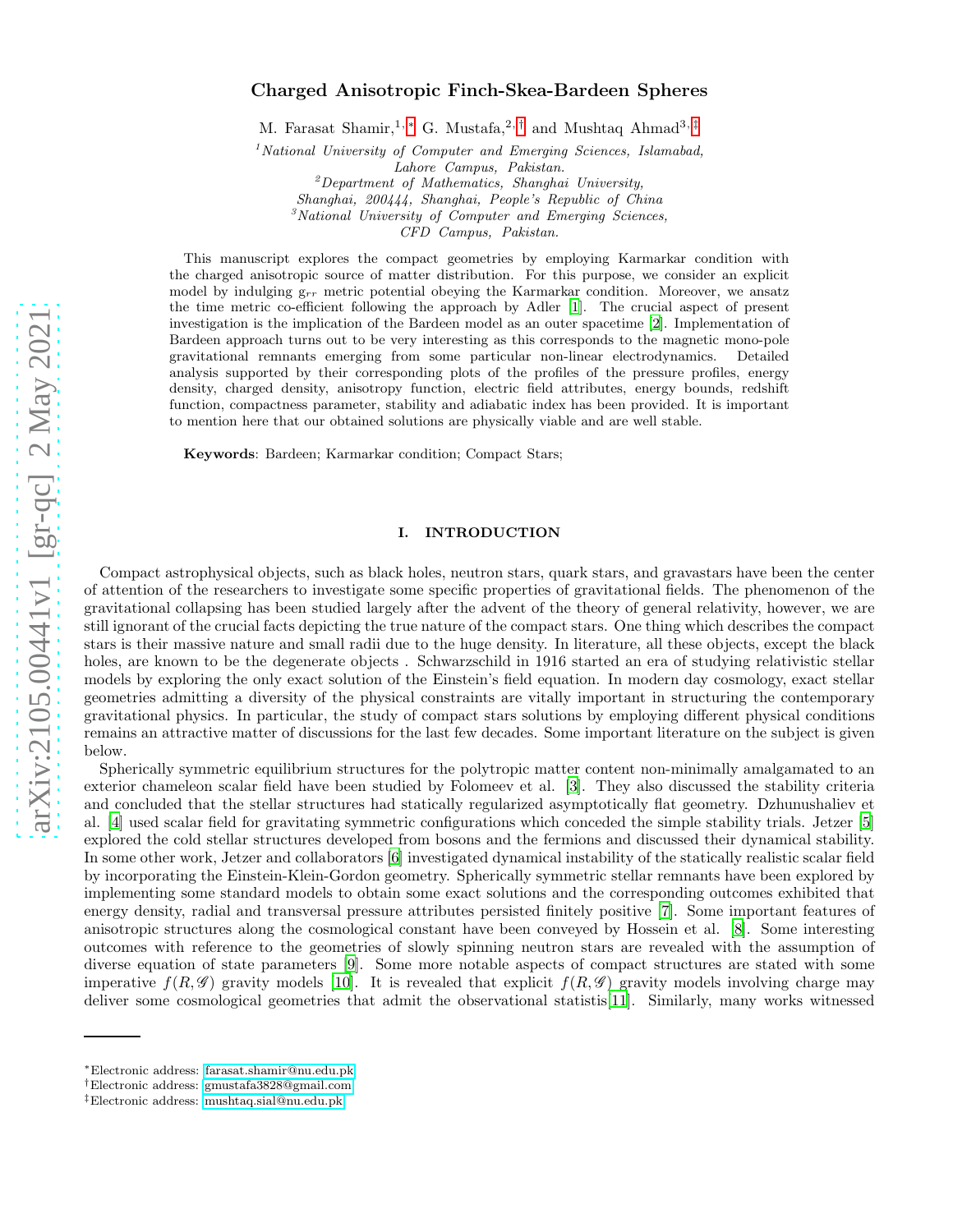the use of Karmarkar geometry [\[12\]](#page-14-11) to investigate the cosmological solutions and nature of stellar objects. In a recent paper [\[13](#page-14-12)], we have studied the compact stars in connection to the observational data (radii and mass) by engaging the Karmarkar condition under  $f(\mathscr{G},\mathcal{T})$  gravity background and it is conferred that the attained solutions are physically feasible with well-behaved nature. For a better understanding, some important papers can be studied in detail [\[14](#page-14-13)]-[\[25\]](#page-14-14).

Usually, the constitution of a black hole comprises a horizon possessing a singularity where the scalar curvature becomes infinite. Nevertheless, the presence of the black holes without having any singularity at the core has also been reported which are referred to as the "regular" black holes. Bardeen was the pioneer who attained a black hole geometry without possessing any singularity. Such geometrical structures in the literature are acknowledged as the Bardeen black hole [\[2](#page-14-1)]. Moreno and his collaborator Sarbach [\[26](#page-14-15)] explored the stability attributes of the Bardeen black hole structures and other similar structures. The geodesic structures of test particles concerning the Bardeen geometry were analyzed by Zhou and his co-authors [\[28\]](#page-14-16). In a recent paper [\[29\]](#page-14-17), we proposed a novel class of charged compact objects by incorporating the conformal Killing symmetries through the Bardeen model to exhibit exterior metric comparison.

Enthused by the fascinating character of the Bardeen geometry, we invest our efforts to investigate the compact stellar geometries by introducing the Bardeen geometry as an outer spacetime. This will make the analysis interesting as the employment of the Bardeen approach proves to be very fascinating as this is related to the magnetic monopole gravitational remnants evolving from some certain non-linear electrodynamics. In particular, we consider charged anisotropic source of fluid for the present study. The paper is organized as follows: In Sec II, we provide basic mathematics of field equations with the Karmarkar geometry to evaluate the profile of metric potential. Moreover, physical quantities like energy density, pressure components, and expressions for charge density are discussed. Sec III offers a discussion of the Bardeen model as comparitive exterior geometry with relative conditions. Sec IV is devoted to present some physical attributes of the relativistic. Summary and concluding comments is comprised in the last Sec. As far we know, this work to implement the Bardeen geometry in investigating the charged anisotropic spheres satisfying the Karmarkar condition.

#### II. BASIC FIELD EQUATIONS

The following spacetime describes the geometry for our ongoing work

<span id="page-1-0"></span>
$$
ds^{2} = e^{\lambda(r)}dr^{2} + r^{2}d\theta^{2} + r^{2}sin^{2}\theta d\phi^{2} - e^{\nu(r)}dt^{2}.
$$
\n(1)

The anisotropic matter content distribution represented by the charged stress-energy tensor is provided as

<span id="page-1-1"></span>
$$
\mathcal{T}_{\chi\gamma} = (\rho + p_t)v_{\chi}v_{\gamma} - p_t g_{\chi\gamma} + (p_r - p_t)\xi_{\chi}\xi_{\gamma} + \frac{1}{4\pi}(-\mathcal{F}^{\zeta\chi}\mathcal{F}_{\eta\chi} + \frac{1}{4}\delta_{\eta}^{\zeta}\mathcal{F}^{\chi\psi}\mathcal{F}_{\chi\psi}),
$$
\n(2)

where  $p_r$  gives here the radial pressure,  $p_t$  being the transversal pressure, and the  $\rho$  expresses the energy density. The term  $\mathcal{F}^{\zeta\chi}$  exhibits the standard Maxwell's pressure tensor. The 4-velocity vector is determined by  $v_\chi$  and the expression  $\xi_{\alpha}$  represents the radial 4-vector, with the following connections

$$
\upsilon^{\alpha} = e^{\frac{-\nu}{2}} \delta^{\alpha}_{0}, \quad \upsilon^{\alpha} \upsilon_{\alpha} = 1, \quad \xi^{\alpha} = e^{\frac{-\lambda}{2}} \delta^{\alpha}_{1}, \quad \xi^{\alpha} \xi_{\alpha} = -1. \tag{3}
$$

The Einstein-Maxwell equations when assumed with the corresponding gravitational units, are read as

<span id="page-1-2"></span>
$$
R_{\mu\nu} - \frac{1}{2} R g_{\mu\nu} = -8\pi T_{\mu\nu},
$$
  
\n
$$
\mathcal{F}_{;\zeta}^{\eta\zeta} = -4\pi j^{\eta},
$$
  
\n
$$
\mathcal{F}_{[\beta\zeta;\eta]} = 0,
$$
\n(4)

where  $j^{\eta}$  gives electromagnetic current 4-current vector. The following expressions respectively define the Maxwell Stress Tensor and the electromagnetic current 4-vector as

$$
\mathcal{F}^{\eta\zeta} = A_{\zeta,\eta} - A_{\eta,\zeta}, \nj^{\eta} = \sigma \nu^{\eta}.
$$
\n(5)

Here, the letter A corresponds to the magnetic 4-potential and the symbol  $\sigma$  stands for the density. The only non vanishing component in the static spherically symmetric system is  $J^0$ . The non-zero component  $\mathcal{F}^{01}$  is merely attained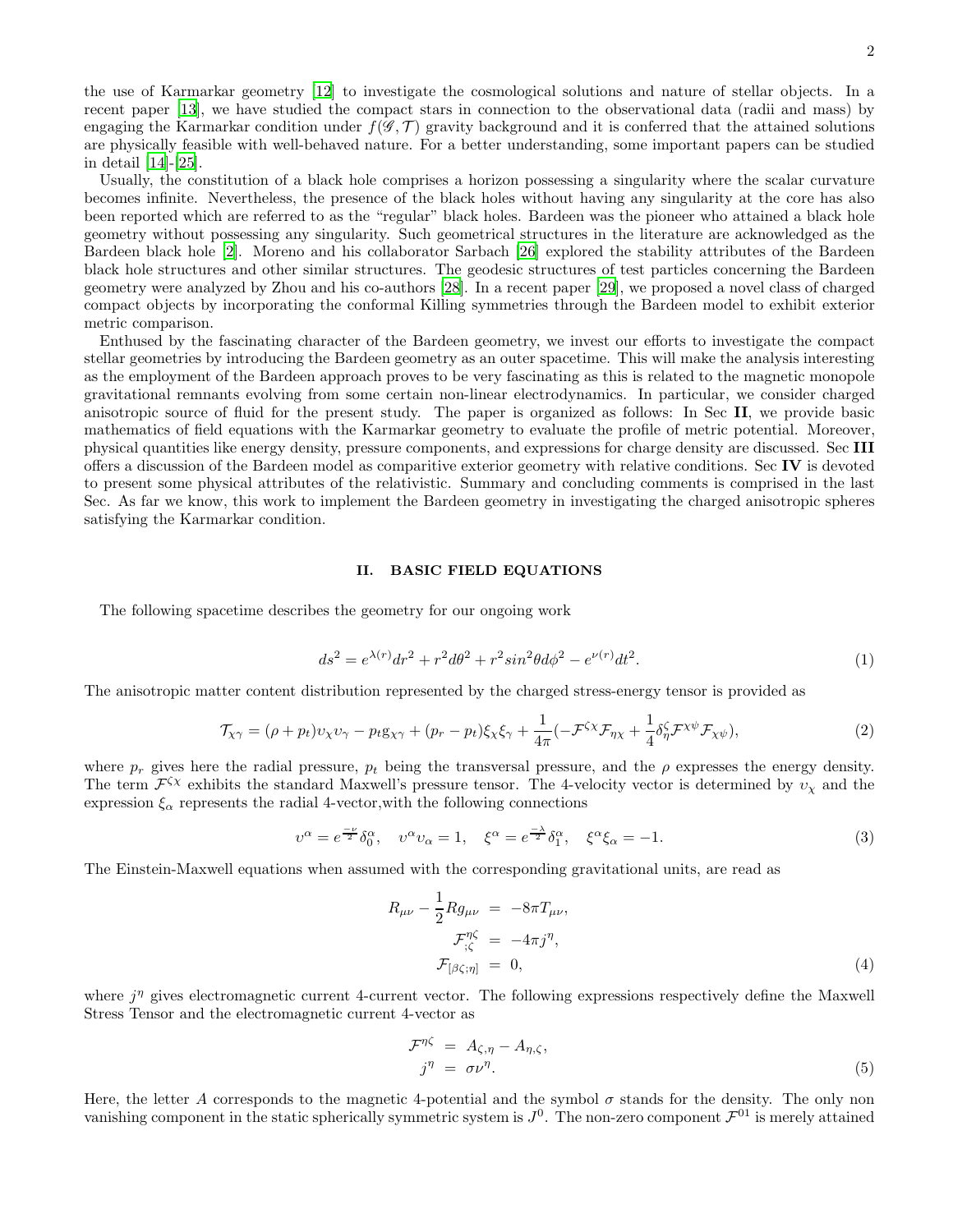by the Einstein-Maxwell vector and is given as

$$
\mathcal{F}^{01} = -\mathcal{F}^{10} = \frac{q}{r^2} e^{-(\frac{\nu + \lambda}{2})},\tag{6}
$$

with the letter  $q$  being the stellar interior charge, defined as

$$
q = 4\pi \int_0^r \sigma \rho^2 e^{(\frac{\lambda}{2})} d\rho. \tag{7}
$$

The term electric field intensity  $E$  can be expressed as

$$
E^2 = -\mathcal{F}^{01}\mathcal{F}_{10} = \frac{q^2}{r^4}.
$$
\n(8)

Now employing the Schwarzschild exterior space-time, i.e.,  $e^{\nu(r)} = e^{-\lambda(r)} = \frac{r-2M}{r}$ , in Eq. [\(1\)](#page-1-0), being embedded into  $5 - D$  Euclidean space-time, we employ the transformation

$$
\mathbf{x} = r \sin \theta \cos \phi, \qquad \mathbf{y} = r \sin \theta \sin \phi, \qquad \mathbf{z} = r \cos \theta \tag{9}
$$

Now, Eq. [\(1\)](#page-1-0) gets converted into the following space-time:

<span id="page-2-0"></span>
$$
ds^{2} = \frac{r - 2M}{r}dt^{2} - \frac{2M}{r - 2M}dr^{2} - d\mathbf{x}^{2} - d\mathbf{y}^{2} - d\mathbf{z}^{2},
$$
\n(10)

where  $r = \sqrt{x^2 + y^2 + z^2}$ . By considering the following relations:

$$
dR_b = \sqrt{\frac{2M}{r - 2M}} dr, \qquad R_b = \sqrt{8M(r - 2M)}, \qquad (11)
$$

Eq. [\(10\)](#page-2-0), becomes

<span id="page-2-1"></span>
$$
ds^{2} = -dR_{b}^{2} - d\mathbf{x}^{2} - d\mathbf{y}^{2} - d\mathbf{z}^{2} + \frac{R_{b}^{2}}{16M^{2} + R_{b}^{2}}dt^{2}.
$$
\n(12)

Here, the coefficient of last term in above equation is not provided the proper differential form, this concept leads that the line element from Eq. [\(1\)](#page-1-0) is not embedded to 5-D space-time. Therefore, we need to define another transformation:

$$
dS^{2} = \frac{R_{b}^{2}}{16M^{2} + R_{b}^{2}}dt^{2} - dR_{b}^{2} = d\mathbf{x}_{1}^{2} + d\mathbf{y}_{1}^{2} + d\mathbf{z}_{1}^{2},
$$
\n(13)

where,

$$
\mathbf{x}_1 = \frac{R_b \times \sin t}{\left(16M^2 + R_b^2\right)^{\frac{1}{2}}}, \quad \mathbf{y}_1 = \frac{R_b \times \cos t}{\left(16M^2 + R_b^2\right)^{\frac{1}{2}}}, \quad \mathbf{z}_1 = \int \left(\frac{(16M^2 + R_b^2)^3 + 256M^4}{(16M^2 + R_b^2)^3}\right)^{\frac{1}{2}} dR_b.
$$
 (14)

Now, finally Eq. [\(12\)](#page-2-1), provides a embedded 6-D, Euclidean space-time, which is calculated as:

$$
ds^{2} = -dx^{2} - dy^{2} - dz^{2} + dx_{1}^{2} + dy_{1}^{2} + dz_{1}^{2}.
$$
\n(15)

In 1975, Gupta et al. [\[54\]](#page-14-18) also provided a 6-D embedded Euclidean space-time, which is calculated below:

$$
ds^{2} = d\mathbf{x}_{1}^{2} + d\mathbf{y}_{1}^{2} \pm d\mathbf{z}_{1}^{2} - d\mathbf{x}^{2} - d\mathbf{y}^{2} - d\mathbf{z}^{2},
$$
\n(16)

where,

$$
\begin{array}{lll}\n\text{x} & = r \sin\theta \cos\phi, & \text{y} = r \sin\theta \sin\phi, & \text{z} = r \cos\theta, \\
\text{X} & = K_1 e^{\frac{\nu(r)}{2}} \cosh\left(\frac{t}{K_1}\right), & \text{Y} = K_1 e^{\frac{\nu(r)}{2}} \sinh\left(\frac{t}{K_1}\right), & \text{Z} = H(r).\n\end{array}
$$

Here,  $K_1 > 0$ , is unknown parameter, and  $H^{2}(r) = \pm (- (e^{\lambda(r)} - 1) + \frac{K_1^2 e^{\nu(r)} \nu'^2(r)}{4})$  $\frac{p(r)}{4}$ . Now we can calculate the gravitational potentials from the last transformation, under the assumption  $H^{2}(r) = 0$ , as

<span id="page-2-2"></span>
$$
e^{\lambda(r)} = 1 + L \times e^{\nu(r)} \nu'^2(r). \tag{17}
$$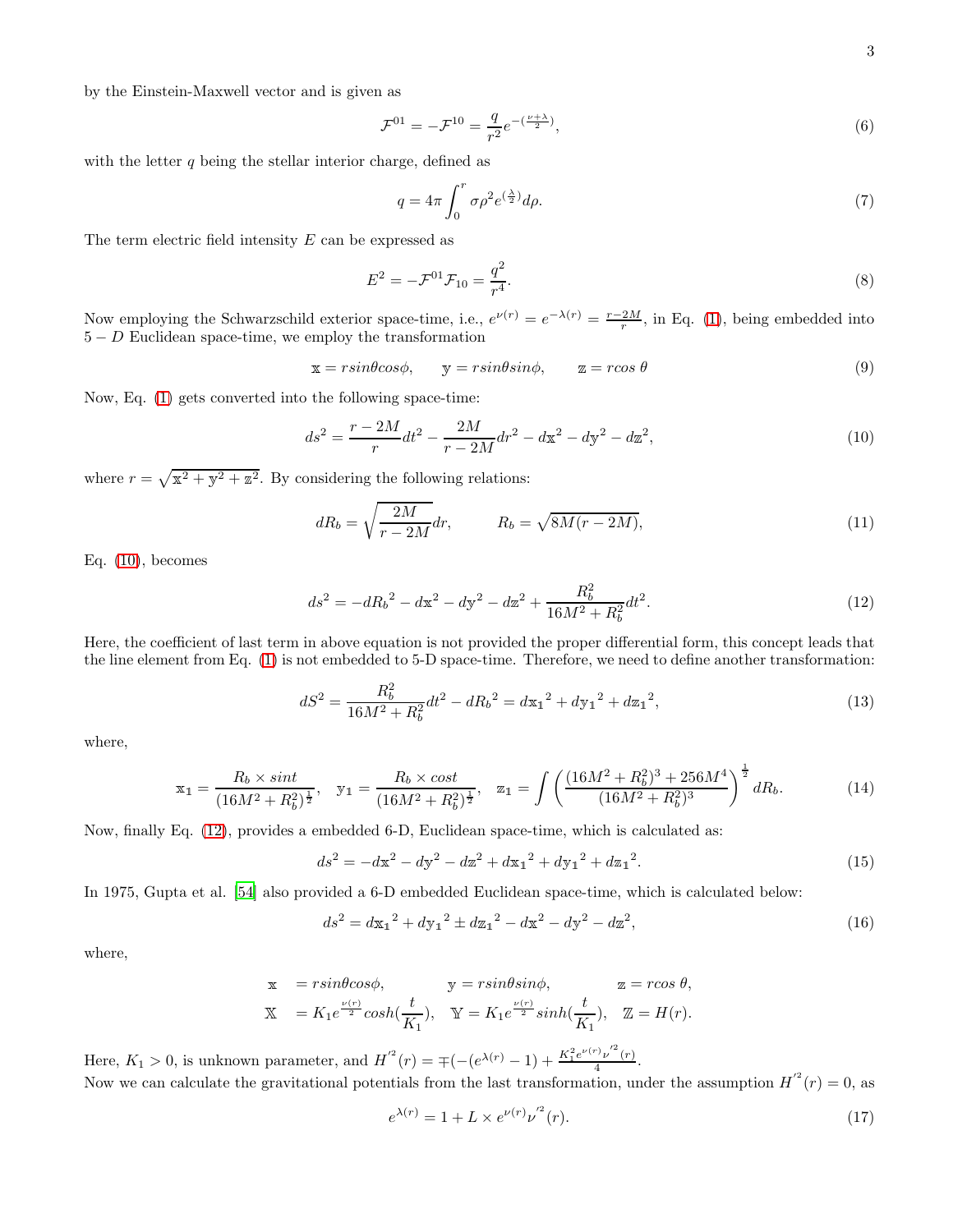where  $L = \frac{K_1^2}{4} \neq 0$  is an arbitrary constant. This is well known "Karmarker condition" [\[12\]](#page-14-11), involving the metric coefficients. In fact, it is an analytical approach to deal with the Einstein field equations and investigate the physically stable models. This condition has been proved to be an important mechanism to explore new solutions of astrophysical models. Moreover, the theoretical possibility of studying stellar models in the case of anisotropic and charged distributions has been done previously by many authors, for some references see([\[30](#page-14-19)]-[\[33\]](#page-14-20)). For massive stellar objects, the radial pressure may not be equal to the tangential one. Some important arguments are witnessed for the existence of anisotropy in stellar models such as by the presence of type 3A superfluid [\[34\]](#page-14-21) and different kinds of phase transitions [\[35\]](#page-14-22). As far as the inclusion of charge is concerned, Rosseland [\[36](#page-14-23)] studied the possibility of a self gravitating star treated as a ball of hot ionized gases having a considerable amount of charge. A large supply of electrons in such a system as compared to positive ions, run to escape from its surface due to their higher kinetic energy and the motion of electrons remain continued until the electric field is present inside the compact star. In this way, the equilibrium is attained after some electrons escape and the net electric charge approaches to about 100 Coulombs per solar mass. Thus, the possibility of collapsing of stellar structure to a point singularity may be avoided by the effects of charge. So, in this work we are motivated to investigate the charged compact star solutions by using the Karmarkar condition, in particular, with Bardeen black hole geometry. For the sake of simplicity, from now onwards we consider  $\lambda(r) \equiv \lambda, \nu(r) \equiv \nu$ .

Now for the geometry [\(1\)](#page-1-0) in the presence of anisotropic content [\(2\)](#page-1-1), equations [\(4\)](#page-1-2) have the new expressions as

<span id="page-3-0"></span>
$$
8\pi\rho + E^2 = \frac{1}{e^{\lambda}r^2} (e^{\lambda} + \lambda' r - 1),
$$
\n(18)

$$
8\pi p_r - E^2 = \frac{1}{e^{\lambda}r^2} \left( -e^{\lambda} + \nu'r + 1 \right),
$$
\n(19)

$$
8\pi p_t + E^2 = \frac{1}{e^{\lambda}} \left( \frac{\nu'^2}{4} + \frac{\nu''}{2} - \frac{\nu'\lambda'}{4} + \frac{\nu'}{2r} - \frac{\lambda'}{2r} \right),\tag{20}
$$

$$
\sigma = \frac{e^{-\lambda/2}}{4\pi r^2} (r^2 E)'.\tag{21}
$$

Now, our next task is to find the solution of the Einstein-Maxwell Eqs. [\(18\)](#page-3-0)-[\(21\)](#page-3-0) with the manipulation of Eq. [\(17\)](#page-2-2). We acquire here five equations with the six unknowns namely  $\nu$ ,  $\lambda$ ,  $\rho$ ,  $p_r$ ,  $p_t$  and E. Here in order to find a solution, we ansatz the metric time co-efficient as proposed by Adler [\[1\]](#page-14-0)

<span id="page-3-1"></span>
$$
e^{\nu} = X(1 + Yr^2)^2,\tag{22}
$$

where  $X$  and  $Y$  being the arbitrary non-zero constants. This is important choice as in the low mass limit the solution becomes identical to the Schwarzschild interior solution. It may be worth noticing here that some fascinating results have already been reported using exactly similar metric potential by Bhar et al. [\[37\]](#page-14-24). Now by inducting an electric field of the form  $E^2 = KYr$ , and manipulating the equation [\(17\)](#page-2-2) and[\(22\)](#page-3-1), it follows

<span id="page-3-2"></span>
$$
e^{\lambda} = 1 + 16XY^2Lr^2,\tag{23}
$$

which is similar to one given in Finch-Skea solution [\[38\]](#page-14-25). Now engaging the metric potentials from equations [\(22\)](#page-3-1) and [\(23\)](#page-3-2) with the Einstein-Maxwell's field equations [\(18\)](#page-3-0)-[\(21\)](#page-3-0) and employing the expression for  $E^2$ , we get the expression for the physical quantities as

$$
\rho = \frac{1}{8\pi (16XY^2Lr^2+1)^2} \times (-256X^2Y^5L^2Kr^5 + 256X^2Y^4L^2r^2 -32XY^3LKr^3 + 48XY^2L - YKr), \tag{24}
$$

$$
p_r = \frac{1}{8\pi (Yr^2 + 1)(16XY^2Lr^2 + 1)} \times (16XY^4LKr^5 + 16XY^3LKr^3 - 16XY^3Lr^2 - 16XY^2L + Y^2Kr^3 + YKr + 4Y),
$$
\n(25)

$$
p_t = \frac{1}{8\pi (Yr^2 + 1)(16XY^2Lr^2 + 1)^2} \times (-256X^2Y^6L^2Kr^7 -256X^2Y^5L^2Kr^5 - 32XY^4LKr^5 - 32XY^3LKr^3 + 16XY^3Lr^2 -16XY^2L - Y^2Kr^3 - YKr + 4Y),
$$
\n(26)

$$
\sigma = \frac{3T\Lambda}{8\pi\sqrt{YKr(16XY^2Lr^2+1)}}.\tag{27}
$$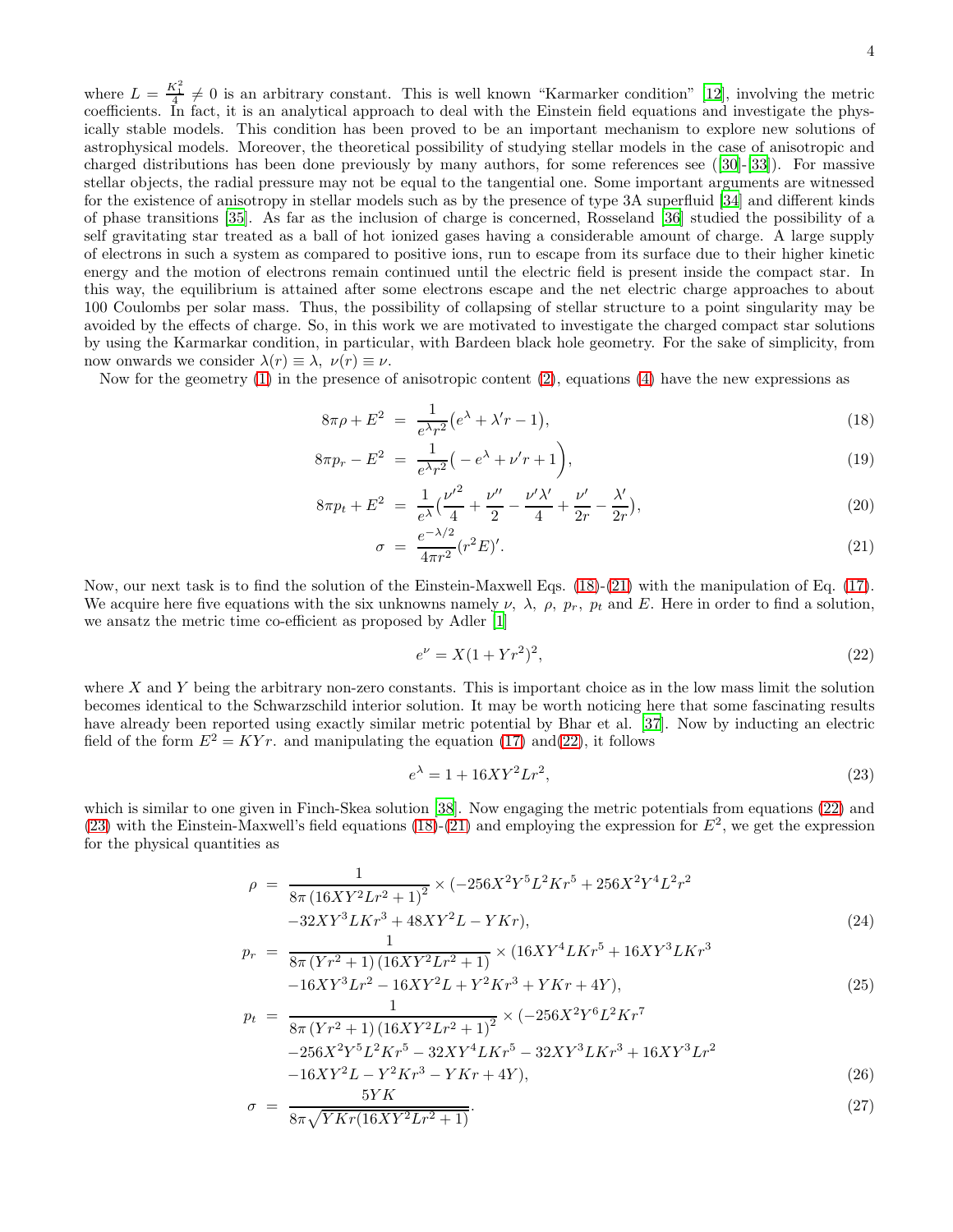The anisotropy parameter  $\triangle$  turns out to be

$$
\Delta = p_t - p_r = \frac{1}{4\pi (Yr^2 + 1)(16XY^2Lr^2 + 1)^2} \times (-256X^2Y^6L^2Kr^7 - 256
$$
  
× $X^2Y^5L^2Kr^5 + 128X^2Y^5L^2r^4 + 128X^2Y^4L^2r^2 - 32XY^4L$   
× $Kr^5 - 32XY^3LKr^3 - 16XY^3Lr^2 - Y^2Kr^3 - YKr).$  (28)

Now an important discussion concerning the suitable boundary constraints for the matching purpose with the interior spacetime is provided in the next section.

# III. MATCHING CONDITIONS

The following Bardeen spacetime is proposed for the description of the exterior stellar geometry [\[2](#page-14-1)], that is

$$
ds^{2} = f(r)^{-1}dr^{2} + r^{2}d\theta^{2} + r^{2}sin^{2}\theta d\phi^{2} - f(r)dt^{2},
$$
\n(29)

where  $f(r) = 1 - \frac{2Mr^2}{(r^2-1)^2}$  $\frac{2MT}{(q^2+r^2)^{\frac{3}{2}}}$ . It may be worth noticing here that the Bardeen black hole geometry may be described as the magnetic monopole of gravitationally collapsing remnants emerging from particular case of some non-linear electrodynamics [\[39\]](#page-14-26). Also, the Bardeen black holes structures may be taken as the analytic solutions of some proper non-linear electrodynamics connected to the gravity. In additon to this, the non-zero components of Einstein tensor in the Bardeen geometry can be related to the stress-energy tensor of the Lagrangian of nonlinear electromagnetic field [\[26](#page-14-15)]. In addition to this, the Bardeen structures are not in contradiction to existing singularity theorems [\[27\]](#page-14-27) in the literature. Studying Bardeen black hole geometries emerged as a matter of vital importance to the researcher in the past [\[40\]](#page-14-28)-[\[43](#page-14-29)]. It should be noted here that the spacetime exhibits the asymptotically behavior as

<span id="page-4-0"></span>
$$
f(r) = -\frac{2M}{r} + \frac{3Mq^2}{r^3} + 1 + O(\frac{1}{r^5}).
$$
\n(30)

The term  $r^{-1}$  appearing in Eq. [\(30\)](#page-4-0) hints that the parameter M is correlated to the stellar mass. Though, the next term containing  $r^{-3}$  turns the situation even more mesmerizing as it does not involve the charge parameter q (Coulomb) similar to the case of Reissner–Nordstrom solution [\[44](#page-14-30)]. Therefore, for our ongoing investigations, we consider  $1 - \frac{2M}{r} + \frac{3Mq^2}{r^3} \approx f(r)$ . Having inspired from the developing situation as discussed, incorporating Bardeen geometry to investigate the compact structures could certainly prove to be quite effective. Particularly the engrossment of  $\frac{3Mq^2}{r^3}$  in the Bardeen geometry relative to the term  $\frac{q^2}{r^2}$  $\frac{q}{r^2}$  into the existing Reissner Nordstrom geometry may deliver some enthralling outcomes. Darmois [\[45\]](#page-14-31) and Israel [\[46\]](#page-14-32) proposed a smooth evaluation between the inner and the outer regions. Using the continuity of the metric potentials on the boundary, we obtain the following matching equations

<span id="page-4-1"></span>
$$
1 - \frac{2M}{R_b} + \frac{3Mq^2}{R_b^3} = X(1 + YR_b^2)^2,
$$
\n(31)

$$
(1 - \frac{2M}{R_b} + \frac{3Mq^2}{R_b^3})^{-1} = 1 + 16XY^2LR_b^2,
$$
\n(32)

$$
p_r(r = R_b) = 0. \tag{33}
$$

Now, with the implication of the imposed comparing expressions [\(31\)](#page-4-1)-[\(33\)](#page-4-1), we read

<span id="page-4-2"></span>
$$
L = \frac{1}{64M(M + R_b)^2} \times [420M^3R_b^2 + 44M^2R_b^3 + 216KM^3R_b^3 + 32MR_b^4 + 144KM^2R_b^4 + 27K^2M^3R_b^4 + 16R_b^5 + 48KMR_b^5 + 27K^2M^2R_b^5 + 8KR_b^6 + 9K^2MR_b^6 + K^2R_b^7 + (42M^2 + 18MR_b + 9KM^2R_b + 4R_b^2 + 6KMR_b^2 + KR_b^3) \times \left(R_b^4 \left(M^2(3KR_b + 10)^2 + 2MR_b(3K) \times R_b(KR_b + 2) - 40\right) + R_b^2(KR_b + 4)^2\right)^{\frac{1}{2}}\right],
$$
\n(34)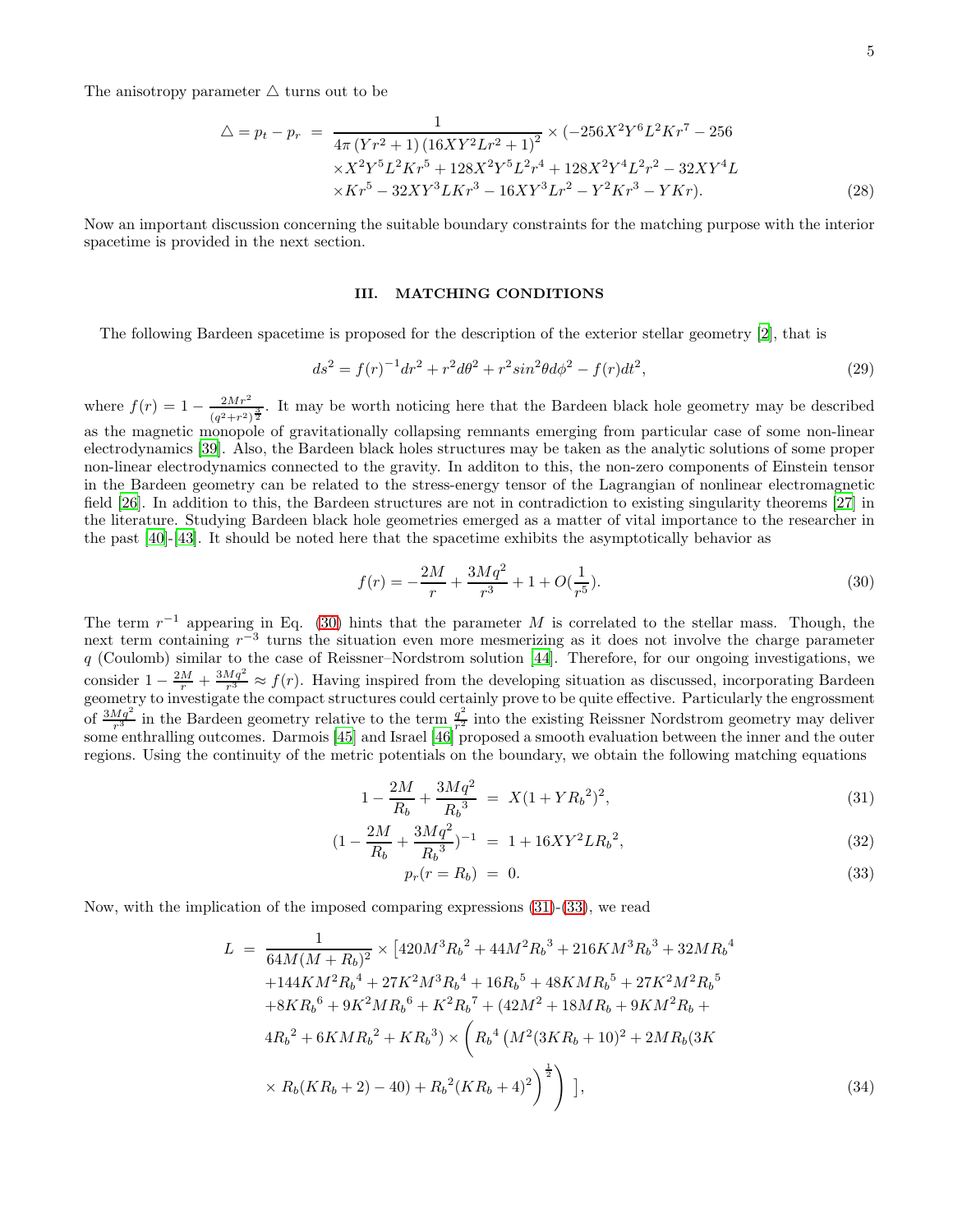TABLE I: Approximated values of Y, X, and L with  $K = 0.002$ .

| $R_b = 10.10 (km)$ |                                       |                     |                   |  |  |
|--------------------|---------------------------------------|---------------------|-------------------|--|--|
| $M(M_{\odot})$     | $(km^{-2})$                           | $X (km^{-2})$       | $\bar{L}(km^{-})$ |  |  |
| 2.00               | 0.0018779264054689                    | 0.4269934485075686  | 264.2475639283101 |  |  |
| 2.20               | 0.0022773989755877                    | 0.3736472113871004  | 241.0203567212078 |  |  |
| 2.40               | 0.0027659091165267                    | 0.3216815781294093  | 221.8309760098252 |  |  |
| $R_h = 09.10 (km)$ |                                       |                     |                   |  |  |
| 2.00               | 0.0028677203968403 0.3678391597906813 |                     | 193.4318750201828 |  |  |
| 2.20               | 0.0035631904817850 0.3102660507012401 |                     | 176.5892849189401 |  |  |
| 2.40               | 0.0044588601352241                    | 0.2548757844016362  | 162.7549546837323 |  |  |
| $R_b = 08.10 (km)$ |                                       |                     |                   |  |  |
| 2.00               | 0.0047551973225106                    | 0.2962369192451133  | 136.6798131264395 |  |  |
| 2.20               | 0.0061487590251187                    | 0.2346253568229378  | 124.9968261714293 |  |  |
| 2.40               | 0.0081038873167639                    | 10.1769170571727629 | 115.5439133984426 |  |  |

<span id="page-5-0"></span>
$$
X = \frac{1}{32R_b^3(3KMR_b + 2M - R_b)} \times [R_b^2(-45K^2M^2R_b^2 - 18K^2MR_b^3 - K^2R_b^4 - 180KM^2R_b + 44KMR_b^2 - 100M^2 + 80MR_b - 16R_b^2) + (15KMR_b + KR_b^2 + 10M - 4R_b)(2KYR_b^5(15M + R_b) + R_b^3) \times (3KM + 4) + KR_b^4 - 10MR_b^2)],
$$
  

$$
Y = \frac{1}{2KR_b^5(15M + R_b)} \times [10MR_b^2 - R_b^3(3KM + 4) - KR_b^4 +
$$
  

$$
\left(R_b^4((M(3KR_b - 10) + R_b(KR_b + 4))^2 + 8K
$$
  

$$
\times MR_b(15M + R_b))\right)^{\frac{1}{2}}].
$$
 (36)

In fact,  $L$ ,  $X$  and  $Y$  are the model parameters which are obtained using the continuity conditions over the boundary of star. All these depend upon some free parameters  $R_b$ , M and K. We have chosen the value of  $K = .002$  to obtain corresponding values (kindly see Table-I), which will provide some good physical behavior eventually. Now, we provide a critical analysis via the independent parameters  $R_b$ , M and K appearing in the expressions [\(34\)](#page-4-2)-[\(36\)](#page-5-0).

## IV. PHYSICAL ANALYSIS

The detail analysis of current study with analytic and graphic discussion is provided in this section.

#### A. Evolution of metric functions

The gravitational components, i.e.,  $g_{rr}$ , and  $g_{tt}$ , of the spherically symmetric space-time both are seen physically acceptable with the condition, i.e.,  $g_{rr}(r=0) = 1$  and  $g_{tt}(r=0) \neq 0$ . The variational character of both components of the metric may be revealed as reflected in right panel of the left part of Fig. 1, against the three different values of M for three various ranges dependent on the radial coordinate r, i.e.,  $r = R_b = 10.10$ ,  $r = R_b = 09.10$  and  $r = R_b = 08.10$ . In all cases both the metric functions satisfy the basic criterion for configuration of compact star.

#### B. Energy density

The right part of Fig. 1 discusses the graphic development of energy density function of this current study. From same plot, it is cleared that energy density function is observed positive against the three different values of M. It is also observed that energy density at center, i.e.,  $\rho(r=0)$  is seen maximum and minimum at boundary, i.e.,  $\rho(r=R_b)$ . This decreasing attribute of energy density function shows the stability of configuration of compact stars.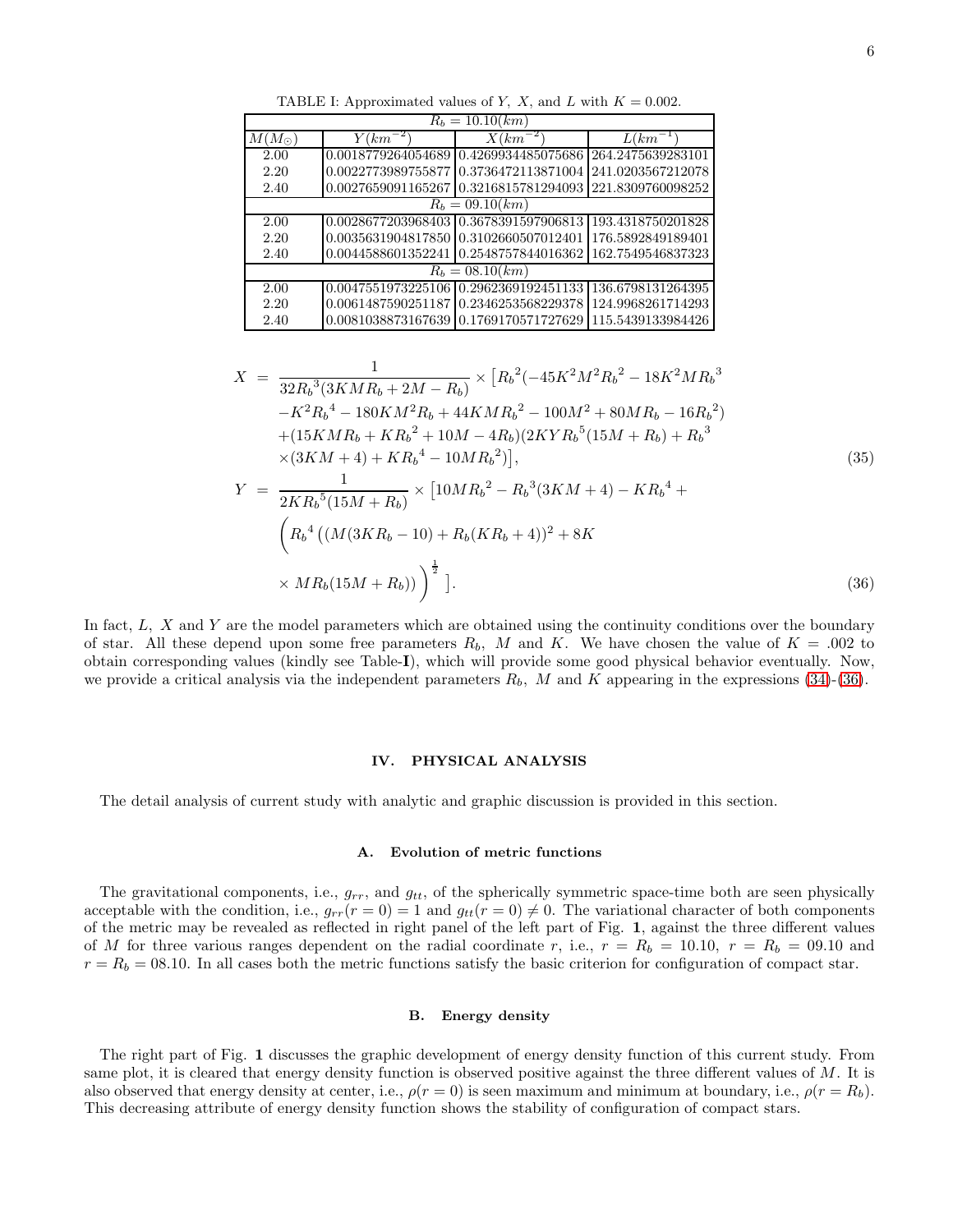

FIG. 1: Reflects the evolving profile of metric functions and energy density



FIG. 2: Reflects the evolving profile of the pressure components

## C. Pressure Components

The pressure distribution in the anisotropic background can be divided mainly into two portions, acknowledged as tangential and radial pressure. As the role of pressure and energy density is eminent in the evolution of the compact objects, therefore, their analysis in our study is important as well. From Fig. 2, it can be seen that both of the pressure sources exhibit the increasing trend. The tangential pressure thoroughly remains positive for the diverse choices of the radial ranges, i.e.,  $0 < r \leq 8.10$ ,  $0 < r \leq 9.10$  &  $0 < r \leq 10.10$  by considering M as  $M = 2.00$ ,  $M = 2.20$  &  $M = 2.40$ . It is also evident that at the boundary, the radial pressure vanishes, i.e.,  $r = R_b$ . Both of the pressure terms are reported maximum at the center, i.,  $r = 0$ , and both with charge field meet the desired condition of the compact objects.

# D. Charge density and electric field

It may be noticed from the evolution of Fig. 3 that the electric field turns zero at center and then increases with positive nature outward, and the charge density decreases from center to boundary. This is an ideal behavior which in fact supports the other physical parameters to be well-behaved. For example, the energy density function and pressure components show much more realistic trends due to the involvement of charge in the fluid.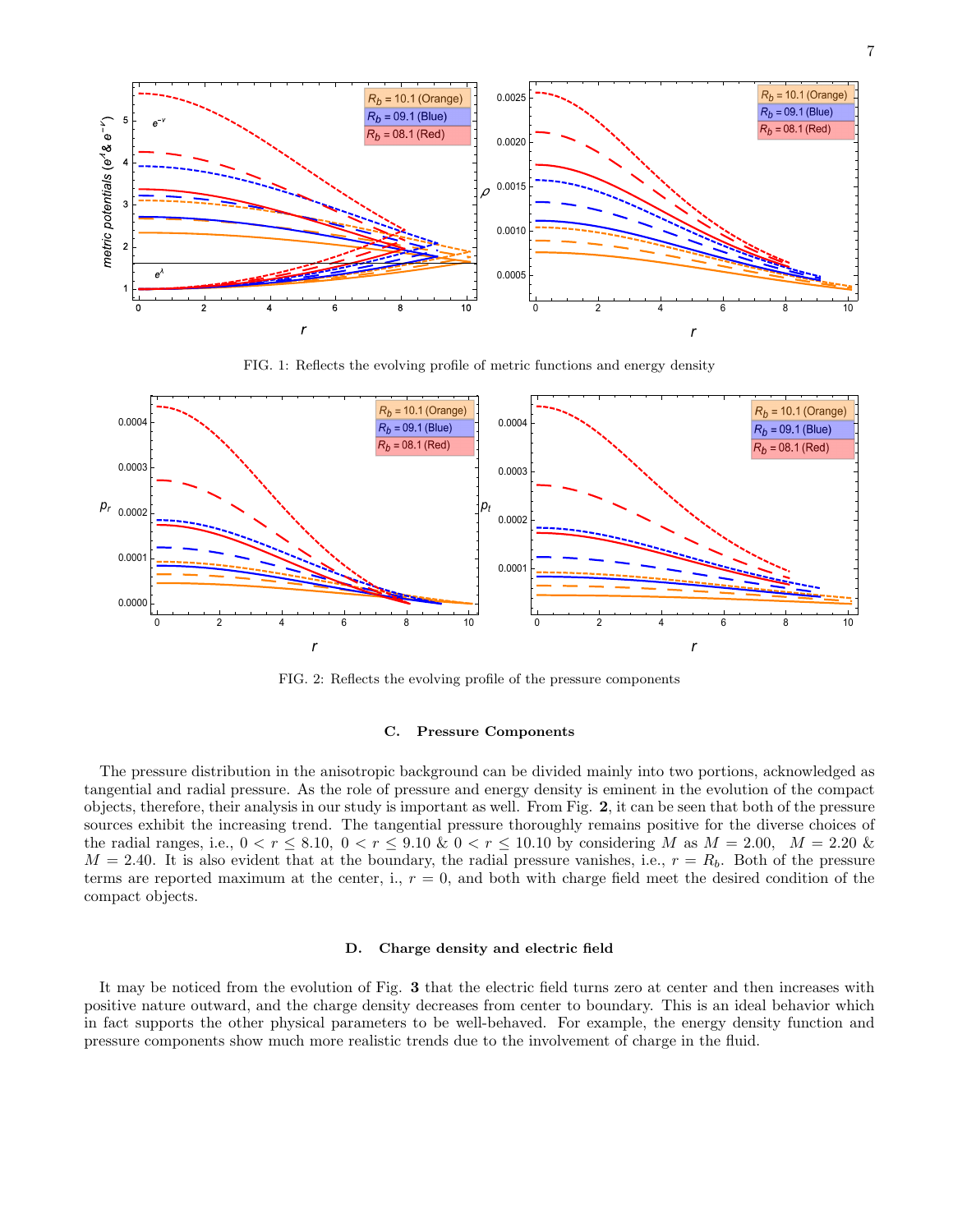

FIG. 3: Reflects the evolving profile of the behavior of charge density and the electric field



FIG. 4: Reflects the evolving profile of the behavior of anisotropy function and energy gradient

## E. Anisotropy

The expression defined and represented by  $\Delta = p_t - p_r$  provides a concept of anisotropic function. It may be perceived from the plots of Fig. 2 that both the radial and tangential pressure are seen equal at  $r = 0$ , and then both the pressure components vary from center to boundary, the tangential component remains positive while the radial pressure vanishes at the boundary, this idea leads that anisotropic function always remains positive throughout the configuration. The graphical nature of anisotropic function can be checked from Fig. 4, which is observed positive with increasing trend.

#### F. Non-singular nature of current study

Herein, we shall discuss about Zeldovich's condition and other physical parameters at  $r = 0$ .

$$
\rho_0 = \rho(r=0) = \frac{6XY^2L}{\pi},
$$
  
\n
$$
p_{r0} = p_r(r=0) = \frac{4Y - 16XY^2L}{8\pi},
$$
  
\n
$$
p_{r0} = p_r(r=0) = p_{t0} = p_t(r=0).
$$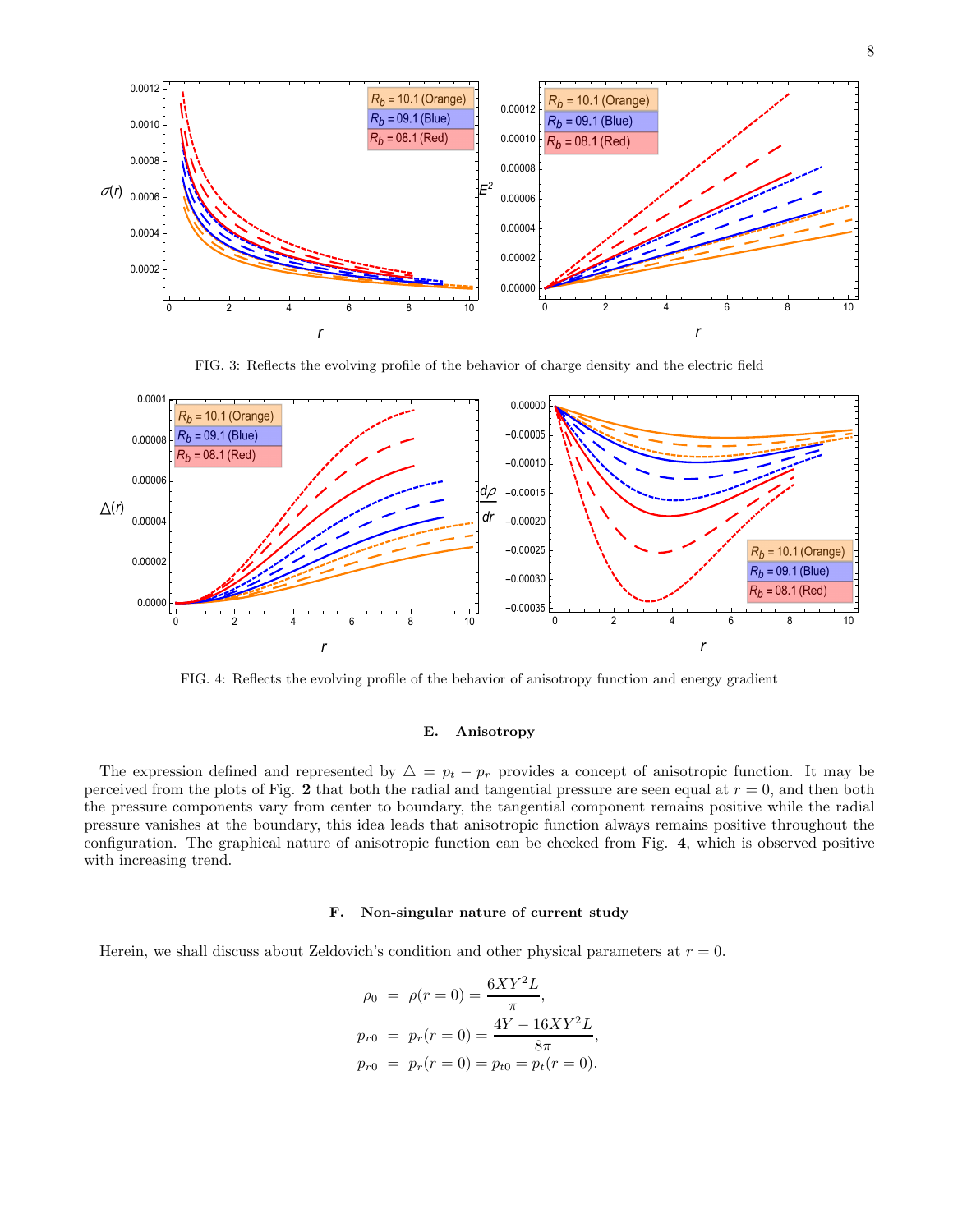

FIG. 5: Reflects the evolving profile of pressure gradients

From above the calculations, the ratio  $p_{r0}/\rho_0 = p_{t0}/\rho_0$ , is satisfied obeying the Zeldovich's condition and calculated as

$$
\frac{p_{r0}}{\rho_0} = \frac{1}{12} \left( \frac{1}{XYL} - 4 \right) \le 1
$$
\n(37)

# G. Gradients

The gradients of energy density, and both of the pressure terms with respect to r, for the current study are shown in Figs. 4-5. It is evident that

$$
0 > \frac{d\rho}{dr}, \qquad 0 > \frac{dp_r}{dr}, \qquad 0 > \frac{dp_t}{dr}.
$$

The negative evolution of the gradients is considered a necessary condition for the compact stars configuration. However,

$$
\frac{d\rho}{dr}(r=0) = 0, \qquad \frac{dp_r}{dr}(r=0) = 0, \qquad \frac{dp_t}{dr}(r=0) = 0
$$

The above relations show that gradients vanish at  $r = 0$ .

## H. Energy Conditions

Energy constraints play a vital role in general relativity. The following four constraints are described as null energy condition NEC, strong energy condition SEC, weak energy condition  $WEC$ , and dominant energy condition DEC, which are defined as

$$
NEC: \quad \rho + p_t \ge 0, \quad \rho + p_r \ge 0, \quad \text{WEC:} \quad 0 \le \rho, \quad \rho + p_t \ge 0, \quad \rho + p_r \ge 0, \quad \text{BEC:} \quad 0 \le \rho, \quad \rho > |p_r|, \quad \rho > |p_t|.
$$

The DEC and NEC are justified for our study and can be seen from Figs. 1-2. The SEC and WEC are also fulfilled for the present study as depicted from Figs. **6-7**. All the energy bounds are seen satisfied, which is another positive sign for the existence of charged compact stars for the Bardeen model in a realistic way.

## I. Equation of state

Two important ratios  $\frac{p_r}{\rho}$  and  $\frac{p_t}{\rho}$  provide the basic idea of equation of state parameters, i.e.,  $w_r$  and  $w_t$ , expressed as

$$
w_r \times \rho = p_r, \qquad \qquad w_t \times \rho = p_t. \tag{38}
$$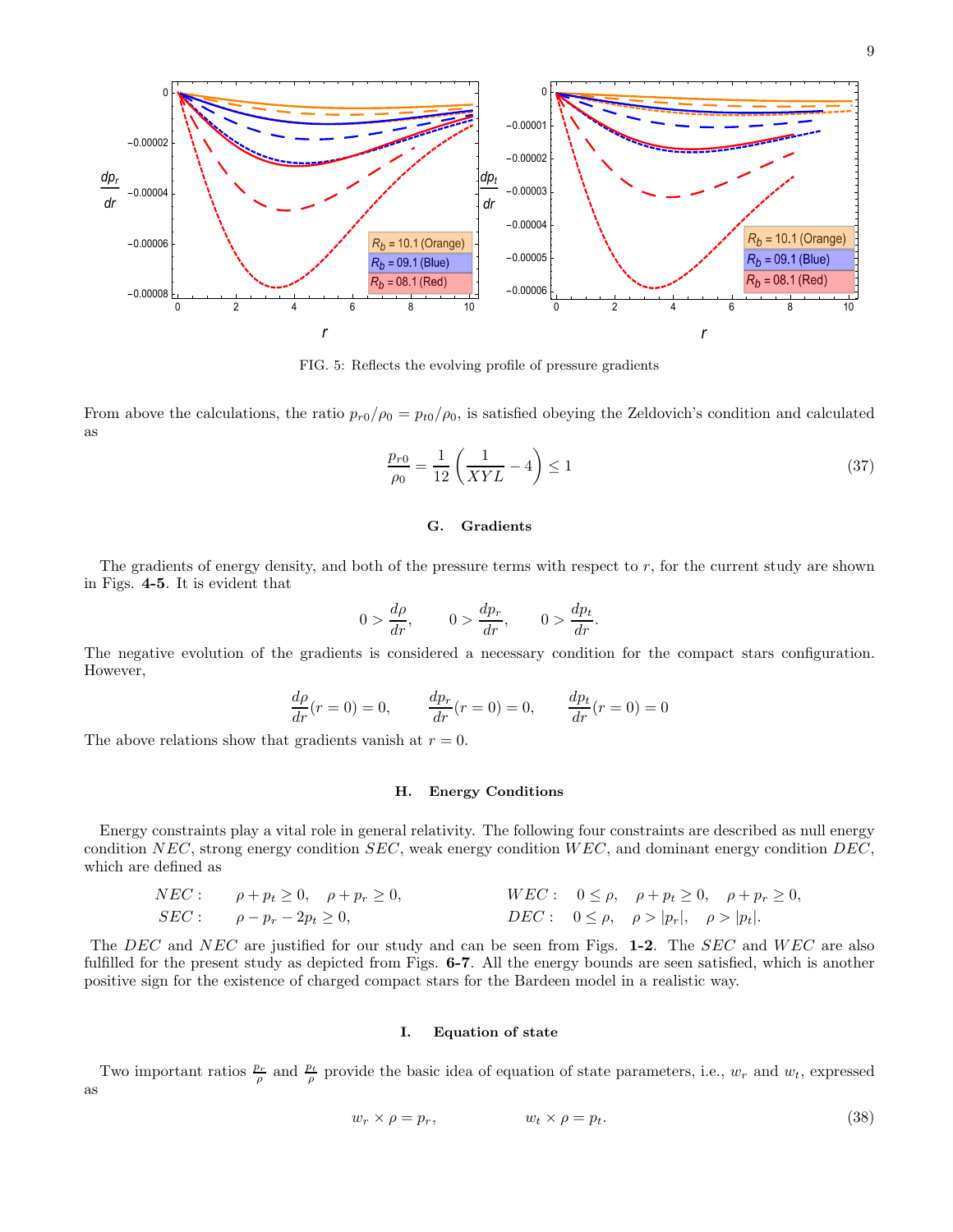

FIG. 6: Reflects the evolving profile of DEC



FIG. 7: Reflects the evolving profile of SEC

In the analysis of current study, both the ratios, i.e.,  $\frac{p_r}{\rho}$  and  $\frac{p_t}{\rho}$  remain less than 1. The  $0 < w_r$  &  $w_t < 1$  nature can be checked from the Fig. 8. The  $\frac{p_r}{\rho}$  ratio is seen maximum at  $r=0$  and is the least at  $r=R_b$ . The  $\frac{p_r}{\rho}$  ratio is noted minimum at  $r = 0$  and at  $r = R_b$  it acquires the maximum value.

# J. Redshift, Compactness parameter, and the Mass function

The redshift expression of the stellar structure is given as:

<span id="page-9-2"></span>
$$
Z(r) = \frac{1}{\sqrt{1 - 2u(r)}} \left( 1 - \sqrt{1 - 2u(r)} \right),\tag{39}
$$

where  $u(r)$  mentions the compactness parameter, defined as:

<span id="page-9-1"></span>
$$
u(r) = \frac{2}{r} \times m(r),\tag{40}
$$

here  $m(r)$  denotes the mass-function of compact stars and is determined as:

$$
m(r) = 4\pi \times \int_0^r (r^2 \times \rho) dr.
$$
 (41)

For our work, the  $m(r)$  is worked out as:

<span id="page-9-0"></span>
$$
m(r) = \frac{1}{8}r\left(-\frac{4}{16Xc^2Lr^2+1} - cKr^3+4\right)
$$
\n(42)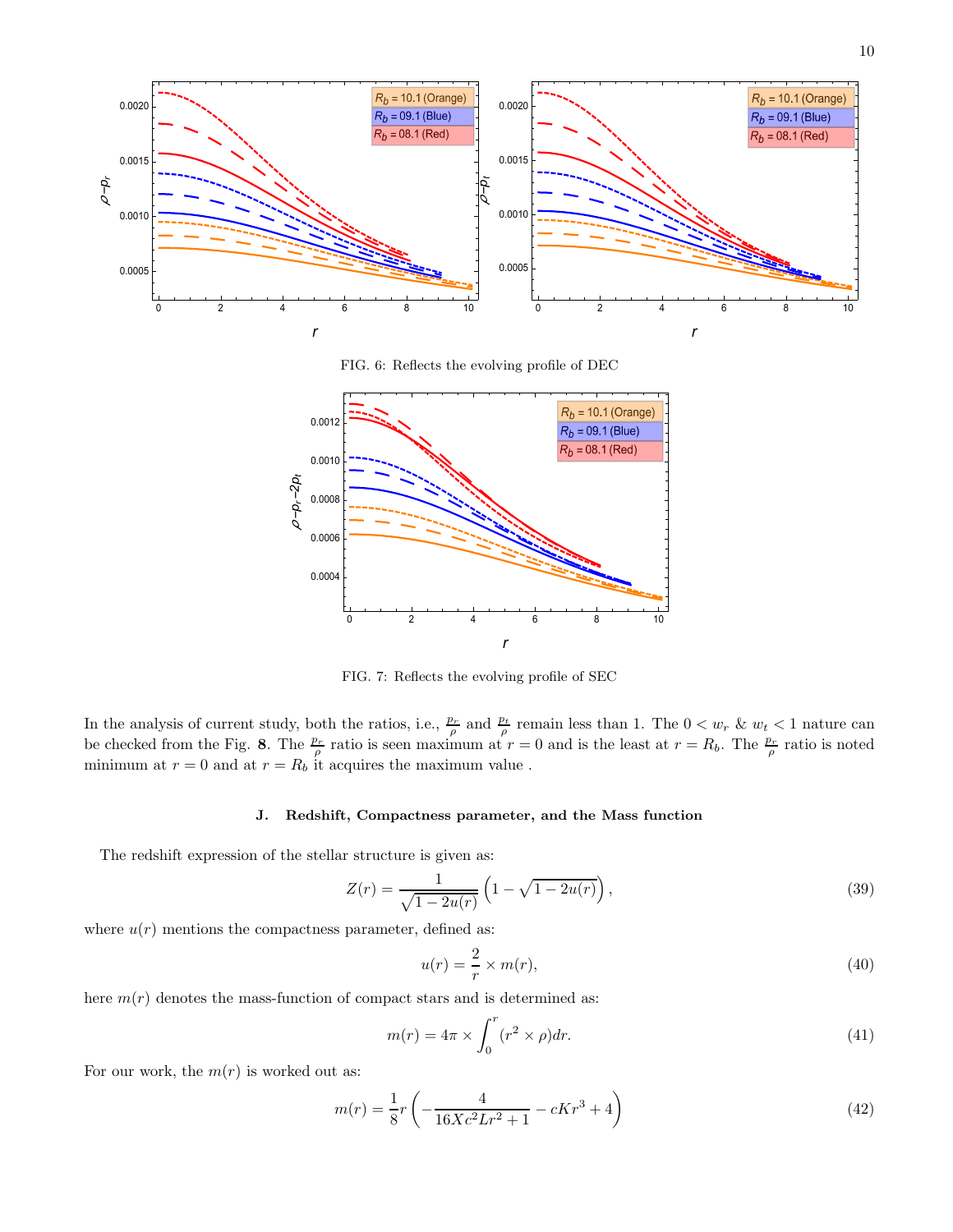

FIG. 8: Reflects the evolving profile of behavior of equation of state parameters



FIG. 9: Reflects the evolving profile of the behavior of red-shift function and compactness parameter

Manipulating Eq.[\(42\)](#page-9-0) and Eq. [\(40\)](#page-9-1), we acquire the compactness parameter, by using this current value of compactness parameter in Eq. [\(39\)](#page-9-2), we get the red-shift function for this current study. These above three physical parameters are very necessary for the compact stars study. The evolution of the red-shift parameter  $Z(r)$ , can be checked from Fig. 9 that satisfies the restriction of  $Z(r) \leq 5$  [\[47](#page-14-33)], and fulfilling the Ivanov condition [\[48\]](#page-14-34) of  $Z_s \leq 5.211$  as well. In our analysis,  $Z(r) \leq 3.100$ , validates the physical acceptability of our study. The compactness  $u(r)$  as evident from Fig. 9, also justifies the Buchdahl condition [\[49](#page-14-35)]. The function  $m(r)$ , is plotted in Fig. 10. It is easy to see from the same Fig. that the  $m(r)$  is increasing monotonically towards the surface.

# K. Equilibrium Condition

Now, we discuss hydrostatic-equilibrium configuration for our study. Therefore,we discuss the Tolman-Oppenheimer-Volkoff (TOV) equation with electric field. This equation is calculated after solving the Einstein conservation equation in the presence of electric charge. For the anisotropic content, modified TOV is defined as:

$$
\frac{2}{r}(p_t - p_r) - \frac{dp_r}{dr} - \frac{\nu(r)'}{2}(\rho + p_r) + \sigma(r)E(r)e^{\frac{\lambda(r)}{2}} = 0,
$$
\n(43)

The above equation can be converted as:

$$
\mathscr{F}_{h} + \mathscr{F}_{g} + \mathscr{F}_{a} + \mathscr{F}_{e} = 0, \tag{44}
$$

where

$$
\mathscr{F}_a = \frac{2}{r}(p_t - p_r), \ \mathscr{F}_h = -\frac{dp_r}{dr}, \ \mathscr{F}_g = -\frac{\nu(r)'}{2}(\rho + p_r), \ \mathscr{F}_e = E(r)e^{\frac{\lambda(r)}{2}}\sigma(r).
$$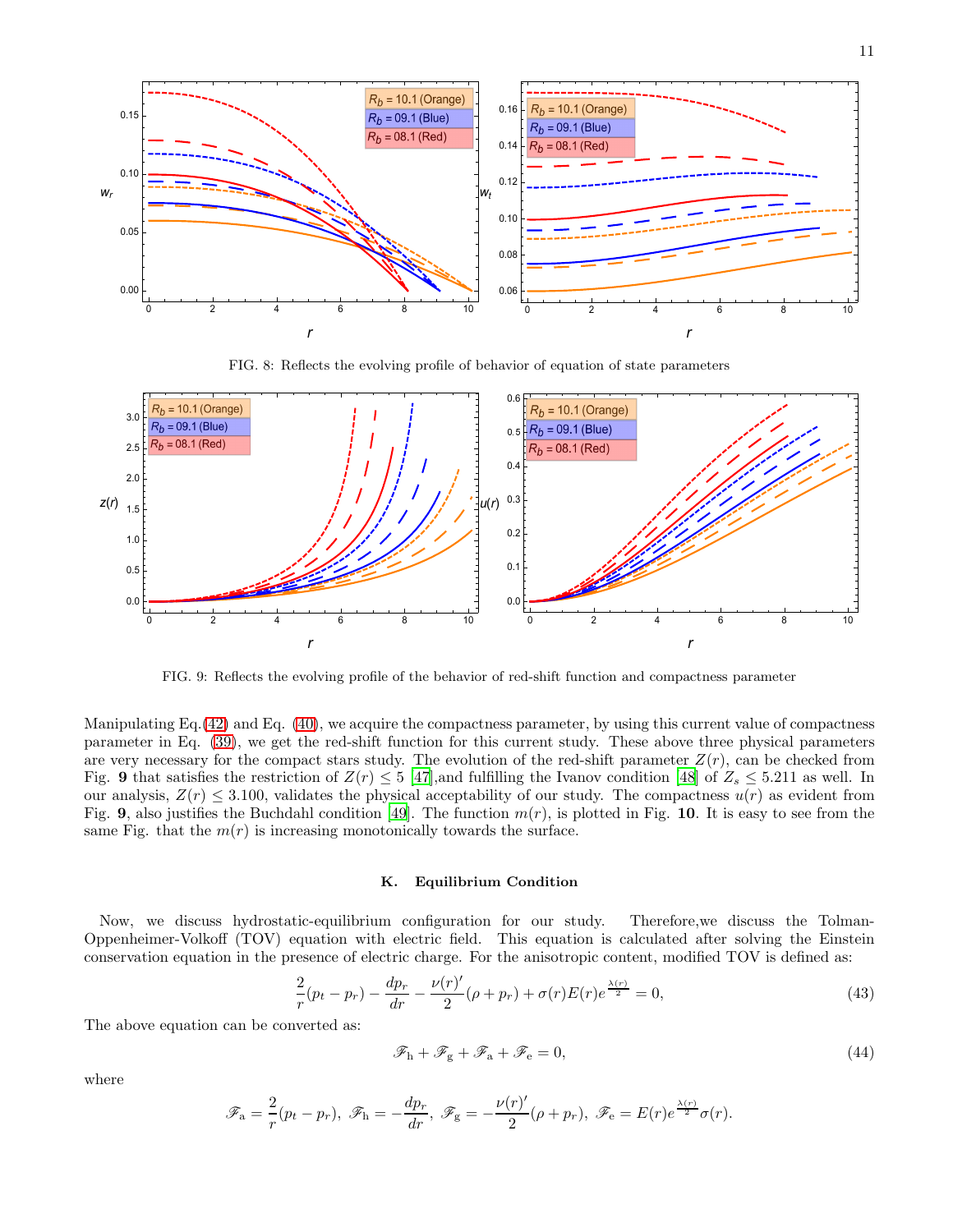

FIG. 10: Reflects the evolving profile of mass function and the TOV equation



FIG. 11: Reflects the evolving profile of the behavior of speed of sound

where  $\mathscr{F}_a$ ,  $\mathscr{F}_b$ ,  $\mathscr{F}_g$ , and  $\mathscr{F}_e$  denote the anisotropic force, hydrostatic force, gravitational force, and electric force respectively. The balancing development of the anisotropic, hydrostatic, gravitational, and electric forces can be perceived from the Fig. 10. The total effect of the  $\mathscr{F}_a$ ,  $\mathscr{F}_h$ ,  $\mathscr{F}_g$ , and  $\mathscr{F}_e$  demonstrates that our models are physically viable and stable.

# L. Causality stability analysis

Now we discuss the speeds of sound for anisotropic pressure, i.e., radial, and tangential pressure components, represented by the  $v_r^2$  and  $v_t^2$ , and are described as

$$
v_r = \sqrt{\frac{dp_r}{d\rho}} \qquad \Rightarrow v_r^2 = \frac{dp_r}{dr} \times \frac{dr}{d\rho}, \qquad v_t = \sqrt{\frac{dp_t}{d\rho}} \qquad \Rightarrow v_t^2 = \frac{dp_t}{dr} \times \frac{dr}{d\rho}.
$$
 (45)

It is supported by Fig. 11, that the velocities  $v_r^2$ , and  $v_t^2$  remain within the bound of  $0 \le v_r$  &  $v_t \le 1$  as reflected in the plots of Fig. 12. Moreover, the condition  $-1 \le v_t^2 - v_r^2 \le 0$  is also fulfilled [\[50\]](#page-14-36).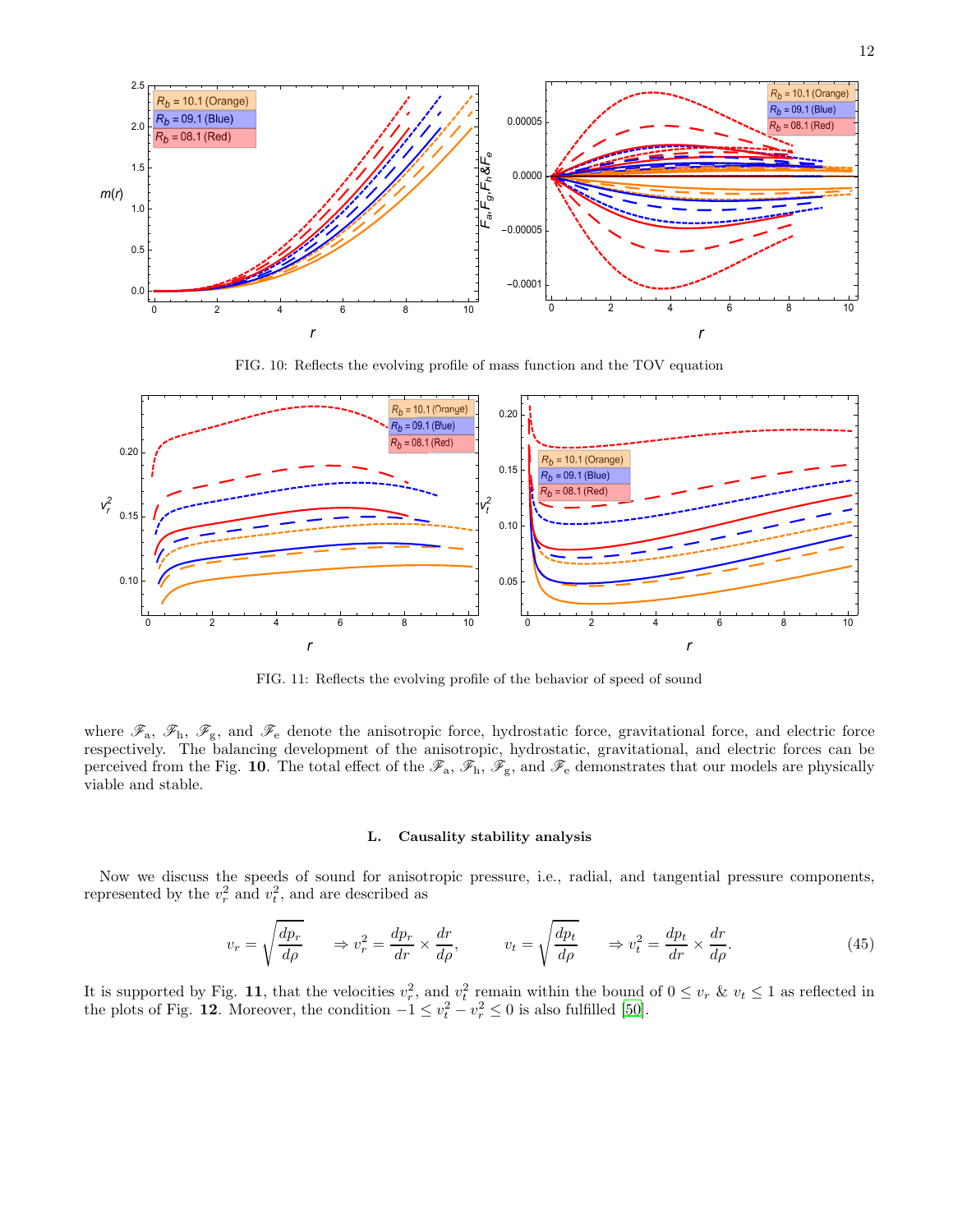| $R_b = 10.10 (km)$ |             |                     |               |  |  |
|--------------------|-------------|---------------------|---------------|--|--|
| $M(M_{\odot})$     | $\rho_0$    | $p_{r_0} = p_{t_0}$ | $\Gamma_{cr}$ |  |  |
| 2.00               | 0.00075996  | 0.0000455613        | 1.42061       |  |  |
| 2.20               | 0.000892062 | 0.0000651053        | 1.43519       |  |  |
| 2.40               | 0.00104262  | 0.0000926685        | 1.4514        |  |  |
| $R_h = 09.10 (km)$ |             |                     |               |  |  |
| 2.00               | 0.00111753  | 0.0000839003        | 1.43742       |  |  |
| 2.20               | 0.00132855  | 0.000124249         | 1.45584       |  |  |
| 2.40               | 0.00157511  | 0.000184612         | 1.47664       |  |  |
| $R_h = 08.10 (km)$ |             |                     |               |  |  |
| 2.00               | 0.00174857  | 0.000173958         | 1.46135       |  |  |
| 2.20               | 0.00211763  | 0.000272728         | 1.48582       |  |  |
| 2.40               | 0.00256392  | 0.000435133         | 1.51394       |  |  |

TABLE II: Approximated values of  $\rho_0$ ,  $p_{r_0} = p_{t_0}$ , and  $\Gamma_{cr}$ .

#### M. Adiabatic index stability analysis

Adiabatic index is represented here by  $\Gamma_r$  and is defined as [\[51\]](#page-14-37):

$$
\Gamma_r = \frac{\rho \times v_r^2}{p_r} \times \left(1 + \frac{p_r}{\rho}\right) \tag{46}
$$

However, Chandrasekhar defined the stability condition for perfect fluid with reference to the following inequality [\[52,](#page-14-38) [53\]](#page-14-39)

$$
\Gamma \ge \frac{4}{3} + \frac{19}{42} \bigg( 1 - \big( \frac{1 + P_0/\rho_0}{1 + P_0^3/\rho_0} \big)^2 \bigg).
$$

The modified version of this inequality for anisotropic fluid is given by

$$
\Gamma_r \geq \Gamma_{cr},
$$

where  $\Gamma_{cr} = \frac{4}{3} + 2\beta$  and

$$
\beta = \frac{19}{21} \bigg( 1 - \left( \frac{1 + P_{r0}/\rho_0}{1 + P_{r0}^{3}/\rho_0} \right)^2 \bigg).
$$

It is worthwhile to mention here that Newtonian regime is recovered when  $\beta = 0$ . It is interesting to notice that all our solutions obey the Chandrasekhar stability criteria as evident from Table-II and Fig. 12.

# V. OUTLOOK

In this study, we have explored compact stars solutions in background of Einstein-Maxwell's equations, with spherically symmetric geometry and anisotropic matter source. We have utilized the concept of Karmarkar condition by assuming the time metric co-efficient following the approach by Adler [\[1](#page-14-0)]. Further, we have used the matching condition, by considering the Bardeen geometry as an outer spacetime [\[2](#page-14-1)]. Bardeen geometry exhibits fascinating investigation. Implementation of this kind of approach turns out to be very interesting as this corresponds to the magnetic mono-pole gravitational remnants emerging from some particular non-linear electrodynamics. As far we know, this may be the pioneer work to introduce the Bardeen geometry in investigating the charged anisotropic spheres satisfying Karmarkar condition. A brief summary and prominent aspects of our study are exclusively pointed out as:

• For the present analysis, we choose three different ranges of radial coordinate r, i.e.,  $0 < r < 8.10$ ,  $0 < r < 9.10$  $\& 0 \le r \le 10.10$ , which are colored by red, blue, and oranges lines respectively throughout this discussion. Further, we utilize three diverse values of M, i.e.,  $M = 2.00$ ,  $M = 2.20$  &  $M = 2.40$ , which are mentioned by solid, dashed, and small dashed throughout this paper. The worked-out approximated values of the involved parameters can be seen in the table-I for all the cases.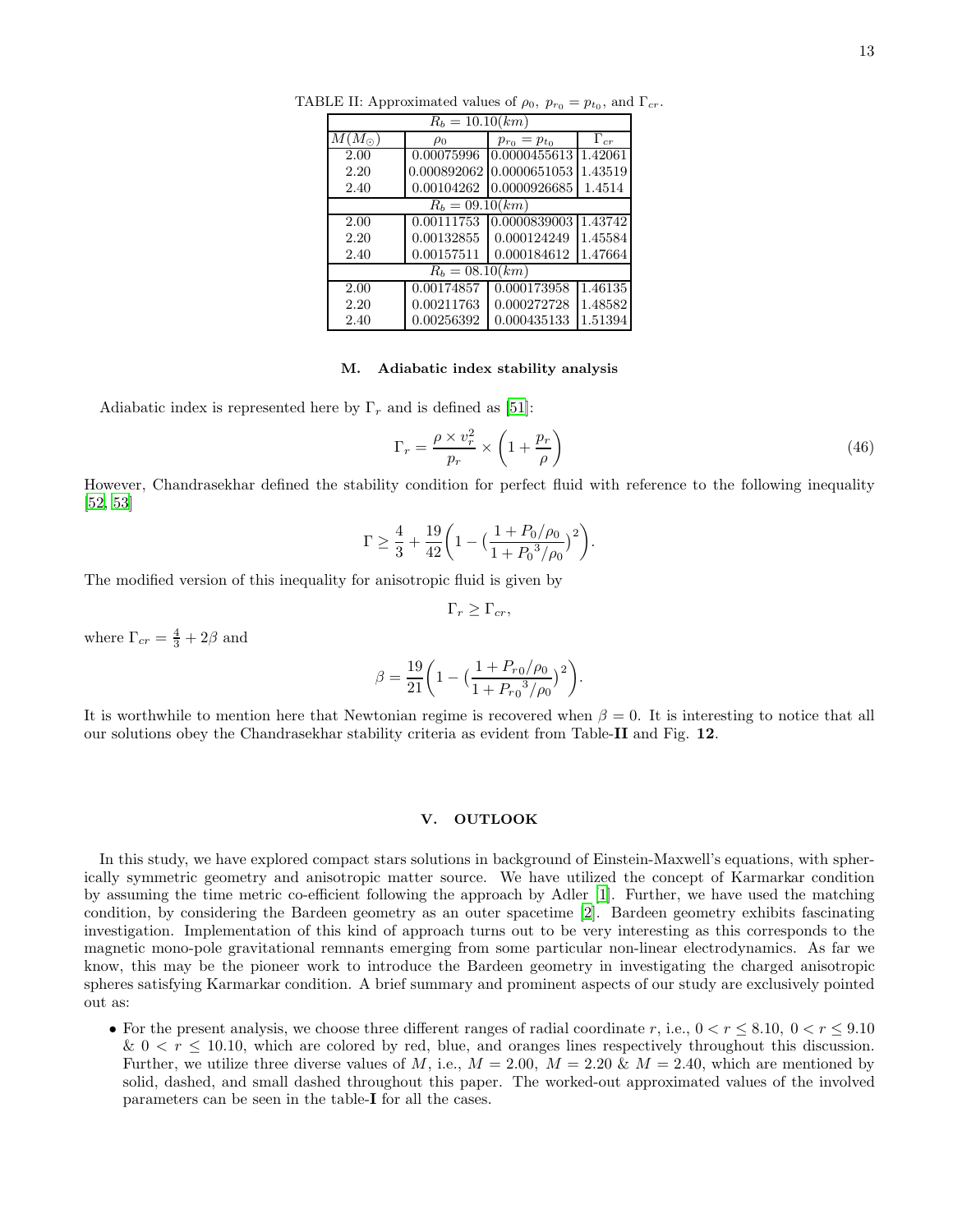

FIG. 12: Reflects the evolving profile of Abrea condition and adiabatic index

- The crucially important physical parameters, i.e.,  $\rho$ ,  $p_r$ ,  $p_t$ ,  $\Delta$ ,  $\sigma$ ,  $d\rho/dr$ ,  $d p_t/dr$  and  $d p_r/dr$ . have plotted and analysed in detail with reference to their role in the emergence of compact structures under the Bardeen geometry. Stability of the found solutions has been discussed. Energy constraints, i.e., DEC, SEC, W EC, and NEC,, equation of state parameter, i.e.,  $w_r$  and  $w_t$ , generalized TOV equation via different forces, i.e.,  $\mathscr{F}_a$ ,  $\mathscr{F}_{h}$ ,  $\mathscr{F}_{e}$  and  $\mathscr{F}_{g}$ , causality condition, i.e.,  $0 \leq v_r \& v_t \leq 1$ , and adiabatic index, i.e.,  $\Gamma_r$  have also been graphed and analysed in detail.
- From Fig. 1 it is perceived that  $g_{rr}(r = 0) = 1$  and  $g_{tt}(r = 0) \neq 0$ , which suggests that the Karmarkar condition is physically acceptable to investigate the stability of charged compact stars. The Fig. 1 reflects the information of  $\rho$  for three different ranges of r. It acquires throughout the positive profile for all values of M.
- As far the pressure components are concerned, it is revealed from Fig. 2 that  $p_r$  bahaves positive for  $R > r$ , while the  $p_t$  shows positive evolution throughout the configuration of stars. From Fig. 3, it may be noticed that the electric field becomes zero at the center and then increases with positive nature outward while the charge density is decreasing from center to boundary.
- The anisotropy parameter  $\triangle$  exhibits positive evolution in this study. The growing anisotropy function hints the presence of compact structures. as depicted in Fig. 4. The gradients  $d\rho/dr$ ,  $dp_t/dr$  and  $dp_r/dr$  are seen negative, i.e.,  $\frac{d\rho}{dr} < 0$ ,  $\frac{dp_r}{dr} < 0$ ,  $\frac{dp_t}{dr} < 0$  for  $R \ge r$  and  $\frac{d\rho}{dr} = 0$ ,  $\frac{dp_r}{dr} = 0$ ,  $\frac{dp_t}{dr} = 0$  for  $r = 0$  in the current analysis.
- The energy conditions SEC, WEC, NEC, and DEC, i.e.,  $\rho$ ,  $p_r$ ,  $p_t$ ,  $\rho p_r$ ,  $\rho p_t$ ,  $\rho p_r 2p_t$ , are seen justified in this work. Further, their graphic behavior can be revealed from Fig. 6 and Fig. 7. The parameters  $w_r$  and  $w_t$  remain positive inside the compact stars and fulfill the constraints  $0 \leq w_r \& w_t \leq 1$ .
- The red-shift function  $Z(r)$  in our case satisfies the criteria given by Bohmer and Harko [\[47](#page-14-33)] and Ivanov [\[48\]](#page-14-34). In our current analysis,  $Z(r) \leq 3.100$ , validating the physical acceptability of our study.  $u(r)$ , the compactness parameter stays within the Buchdahl limit [\[49\]](#page-14-35). Also, the plots of the mass function  $m(r)$  has acquired the increasing positive profile.
- The balancing behavior of the  $\mathscr{F}_a$ ,  $\mathscr{F}_b$ ,  $\mathscr{F}_e$ , and  $\mathscr{F}_g$  forces can be noticed from the Fig. 10. The speeds of the sounds  $v_r^2$  and  $v_t^2$  for compact stars, both satisfy the condition  $0 \le v_r$  &  $v_t \le 1$ . Further, the Abrea condition [\[50\]](#page-14-36),  $-1 \le v_t^2 - v_r^2 \le 0$  is also attained and can be seen from Figs. **11-12**. The profile of adiabatic index  $\Gamma_r$ as evident from Fig. 12 that  $\Gamma_r$  has shown monotonically increasing trend and greater than  $\frac{4}{3}$  in this current study.